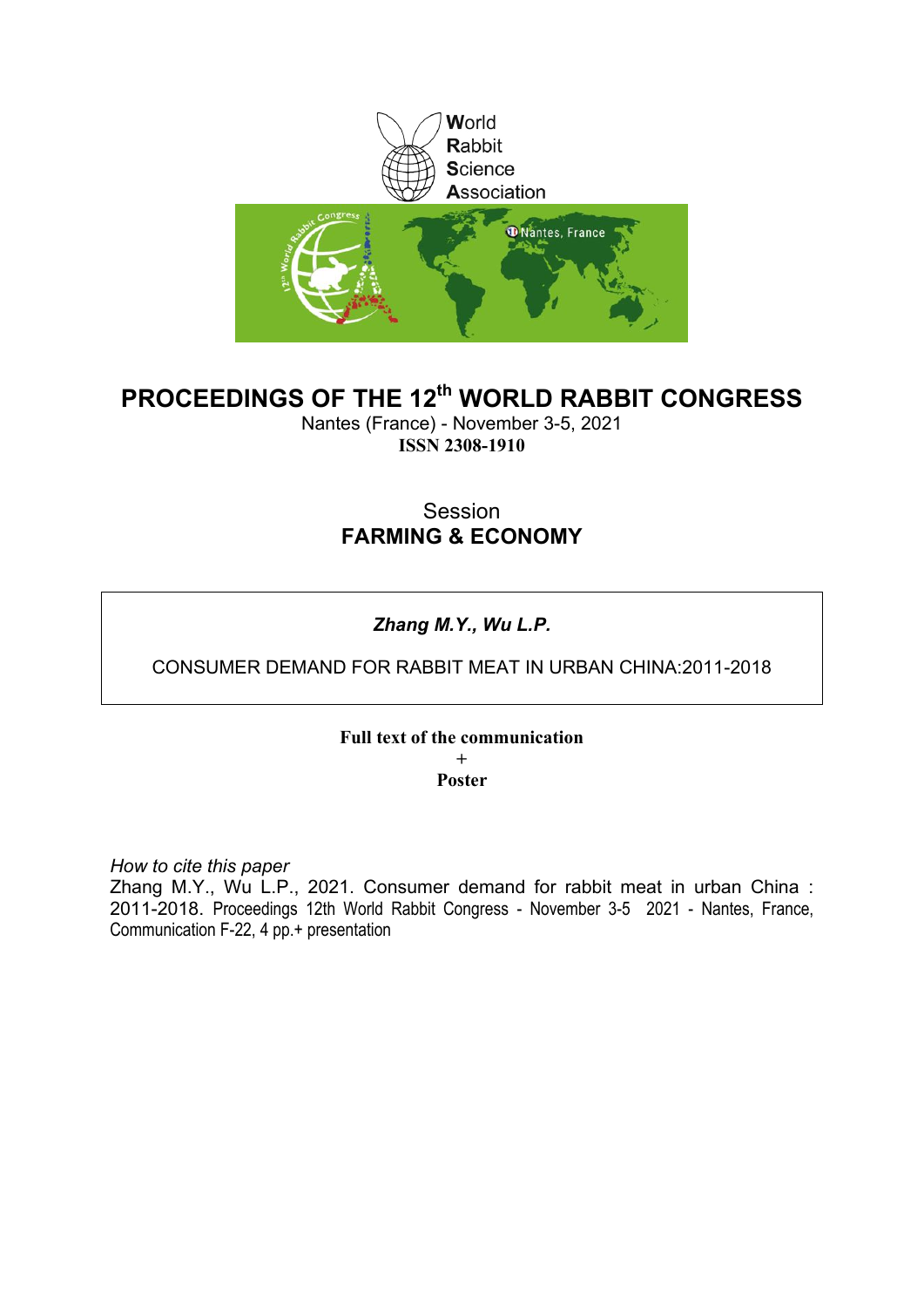## **CONSUMER DEMAND FOR RABBIT MEAT IN URBAN CHINA:2011-2018**

### **Zhang M. Y., Wu L. P.\***

School of Economics and Management, China Agricultural University No.17 Tsing Hua East Road Haidian District, 100083, Beijing, China \*Corresponding author: wulp@cau.edu.cn

#### **ABSTRACT**

This study assess and report on Chinese consumer perceptions, knowledge and behaviors related to rabbit meat, using a dataset from a series of surveys during 2011-2018. The survey results show that the rabbit meat consumption in urban China is increasing gradually in terms of the quantities and willingness consumed, but the overall consumption is still on the low side. Additionally, more than half of consumers surveyed have no consumption habits on the rabbit meat due to lack of knowledge on the nutrition and health attributes of rabbit meat. Consequently, it is necessary to strengthen media propaganda on nutritional characteristics of rabbit meat and use rabbit meat as functional foods for changing behavior patterns towards the long-term development of the rabbit meat market.

**Key words:** Rabbit meat, rabbit products, consumer behavior, demand.

#### **INTRODUCTION**

In recent years, the rabbit meat output of China has continued to go up. In 2017, the rabbit meat output reached to 735 thousand tons, accounting for 46.9% of the world's total rabbit meat output. It is unique that less than 3% of Chinese rabbit meat is exported while 97% of it is sold in the national market over the past decades. The proportion of exports of rabbit meat has a continuous decrease in China, and only 0.8% of rabbit meat was exported in 2007 (Wu et al.,2018). However, China is still the largest nation in the production, consumption and exports of rabbit meat in the world.

From the perspective of the total meat consumption in urban China, rabbit meat consumption accounts for a small proportion. Although Chinese rabbit consumption has undergone fast growth during the past decades, it still accounts for less than 5% (Shi et al.,2018). In general, the rabbit meat is less consumed by the Chinese urban residents, suggesting that the market of rabbit meat has a large potential in the future in China (Wang and Wu, 2013).

The objectives of this article are to analyze consumer behavior changes in meat consumption using a series of survey data from 2011 to 2018, and to evaluate consumer purchase preferences and constraints on rabbit meat. It is necessary to provide information for the establishment of investment strategy of rabbit industry processing and sales enterprises and the development of product consumption market.

#### **MATERIALS AND METHODS**

This study is a descriptive analysis on the dataset from a series of sample surveys on the consumption of rabbit meat in urban China conducted during 2011-2018. These surveys are typical interviews by face-to-face. Table 1 reports the main characteristics of the survey. More exactly, it should be noted that the data cover a wide range of cities from 2011 to 2012, and the sample cities selected from 2013 to 2018 are mainly located in several representative cities that have more than one million habitants, where the consumption of rabbit meat was more than the rest of cities in China. As shown in table 1, the average age and household size of respondents are basically similar among these surveys.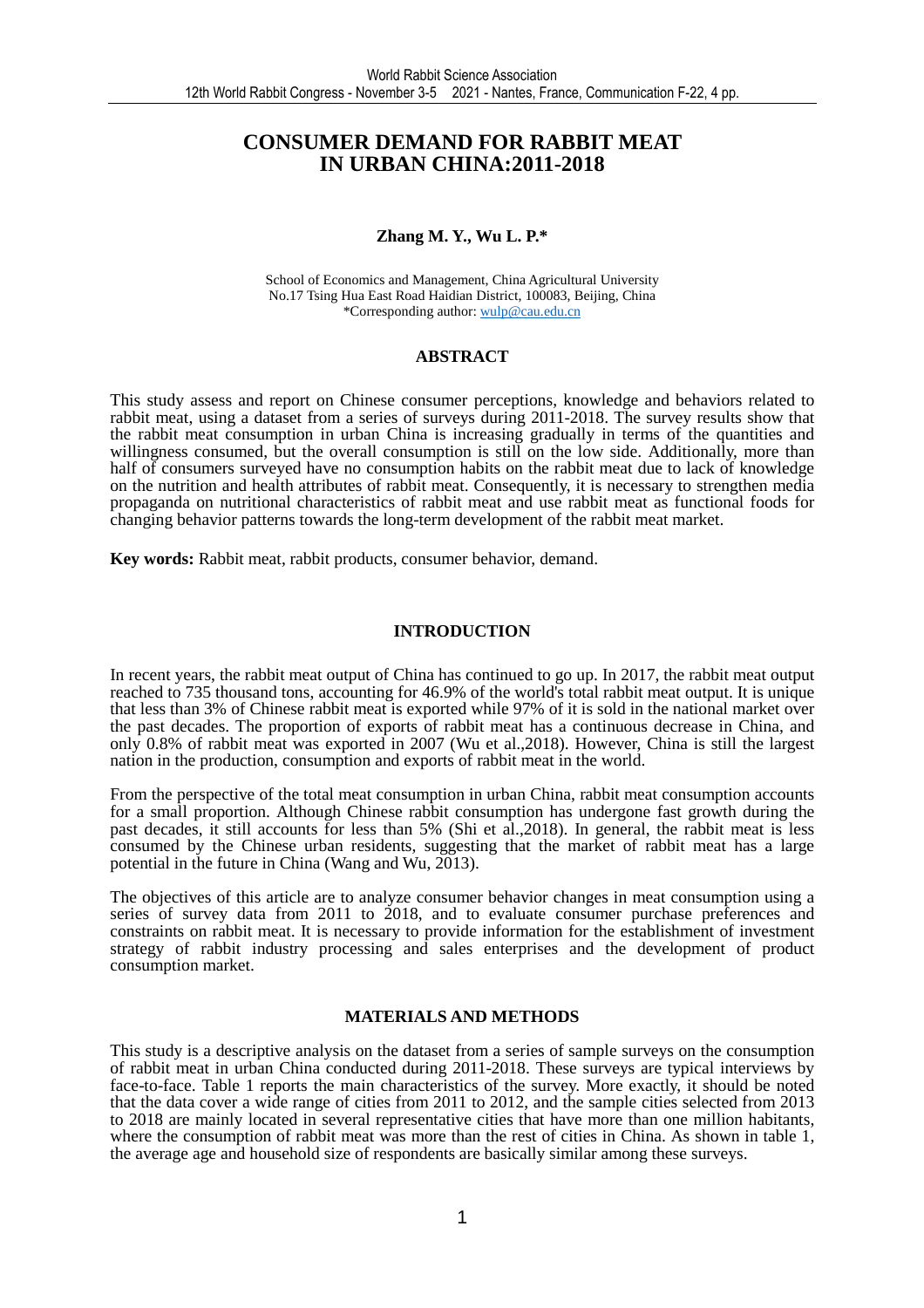| Items                  | 2011 | 2012 | 2013 | 2014 | 2015 | 2016         | 2017 | 2018 |
|------------------------|------|------|------|------|------|--------------|------|------|
| No. of cities selected | 11   | 10   |      |      | 6    | <sub>0</sub> | h    |      |
| Sample size            | 1043 | 1092 | 463  | 410  | 554  | 424          | 612  | 672  |
| Age of respondents     | 41.3 | 42.6 | 37.6 | 39.4 | 39.2 | 41.4         | 39.3 | 42.5 |
| Household size         | 3.7  | 3.5  | 3.6  | 3.7  | 3.4  | 3.4          | 3.3  | 3.4  |

**Table 1**: Main characteristics of sample surveys during 2011-2018 in urban China

Data source: calculated from the datasets of sample surveys during 2011-2018.

#### **RESULTS AND DISCUSSIONS**

#### **Meat consumption of urban residents**

As shown in table 2, the average household consumption of pork is 63.09kg/year, which accounts for more than half of quantities consumed of meats, the consumption of poultry and beef is 24.65 and 13.95kg/year, respectively. What's more, the total consumption of mutton and rabbit meat is less than 5.00kg/year. The findings from the data are consistent with official statistics on the consumption of meats of urban population as a whole. Official statistics from the National Bureau of Statistics of China (NBSC) indicate that the consumption of pork is the largest, the consumption of poultry and beef is the second, and the consumption of mutton and rabbit meat is very few.



**Figure 1**: Average households meat consumption during 2011-2018 in urban China (kg/year/household)

### **Rabbit meat consumption of urban residents**

Several findings are as follows:

First, as is shown in table 2, the proportion of the households that consumed rabbit meat during 2011-2016 increased considerably, increasing from 36.1% in 2011 to 54.0% in 2016. However, the proportion of rabbit meat has a slight decrease during 2017-2018. Although the intention of future consumption fluctuates year by year, it is more than 40%. By 2018, the consumption intention of rabbit meat went up to 64.3%. The results indicate that there is a potential for rabbit meat consumption to keep growing in the future.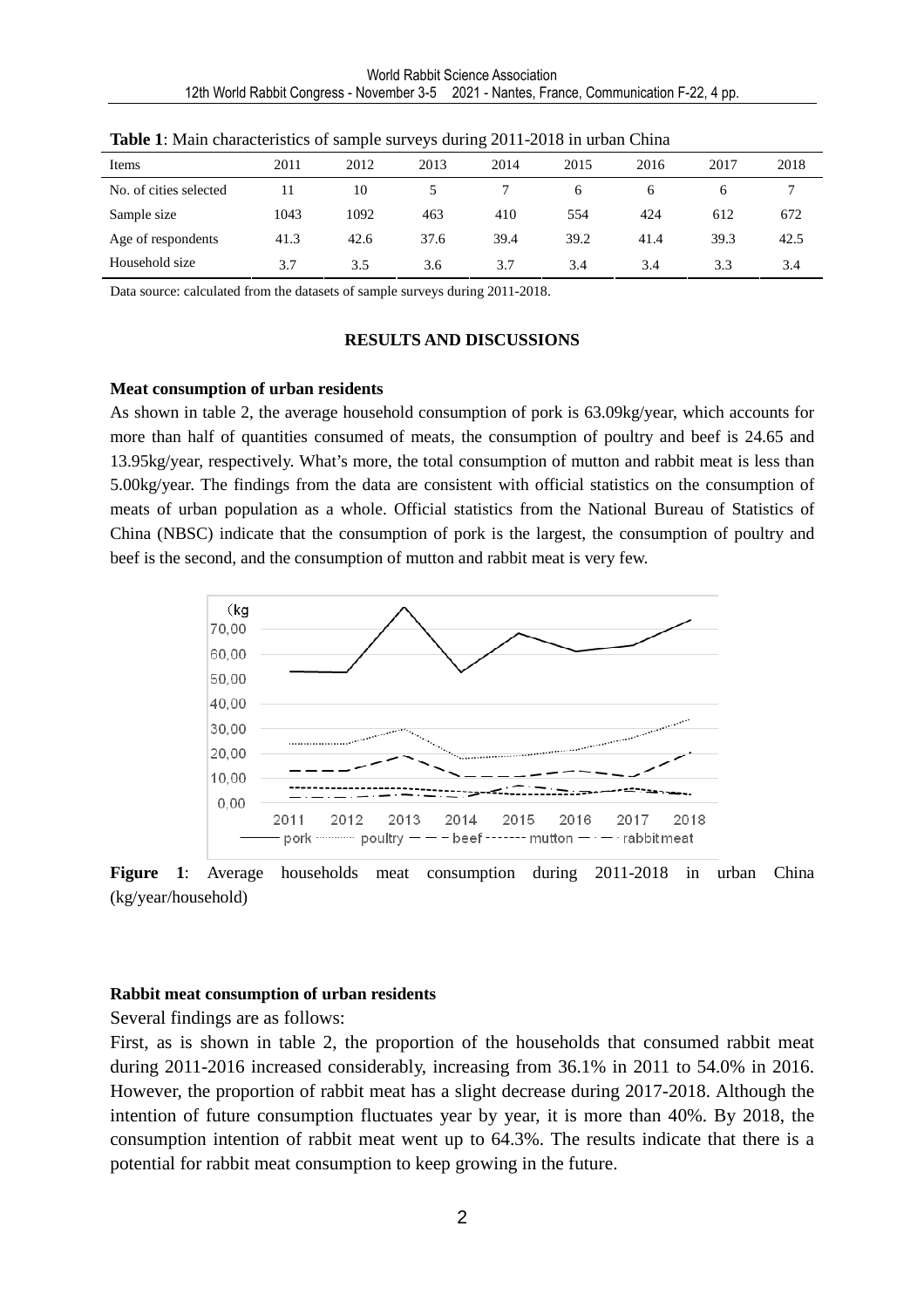| $10000010100$ in the ruture during 2011 2010 in the call China (70) |      |      |      |      |      |      |      |      |
|---------------------------------------------------------------------|------|------|------|------|------|------|------|------|
|                                                                     | 2011 | 2012 | 2013 | 2014 | 2015 | 2016 | 2017 | 2018 |
| Proportion of the households that consumed rabbit meat              | 36.1 | 38.6 | 44.5 | 46.3 | 49.8 | 54.0 | 46.1 | 43.8 |
| Intention of future consumption                                     | 40.6 | 44.0 | 53.8 | 43.5 | 48.9 | 51.9 | 69.0 | 64.3 |

**Table 2**: Proportion of the households that consumed rabbit meat as well as intention of the households in the future during 2011-2018 in urban China (%)

Data source: calculated from the datasets of sample surveys during 2011-2018.

Second, there are 38.0% of the respondents who demonstrated a positive attitude to the consumption of rabbit meat, less than 15% of the respondents who had a negative attitude to rabbit meat consumption, and nearly half of the respondents who were indifferent to rabbit meat consumption. The results suggest that consumers are not averse to rabbit meat while they didn't understand the nutrition and health value of rabbit meat which led to low consumption of rabbit meat in current China.

Third, what are the barriers in the rabbit meat consumption in China? As is shown in table 3, "have no habit of eating rabbit meat" and "lack of knowledge of rabbit meat" are the main factors in influencing consumers to eat rabbit meat. Moreover, "not available to buy", "don't like the taste of rabbit meat", and "can't cook" are the barriers of consumption of rabbit meat. Actually, the data show that only a few consumers refused to eat rabbit meat because of the "price is expensive", or "fewer species of rabbit meat", or "have no nutritional value". Thus, the results indirectly suggest that the consumers know little about rabbit meat.

|                                     | 2011 | 2012 | 2013 | 2014 | 2015 | 2016 | 2017 | 2018 | Average |
|-------------------------------------|------|------|------|------|------|------|------|------|---------|
| Lack of knowledge of rabbit meat    | 32.1 | 40.1 | 41.9 | 42.8 | 32.0 | 37.9 | 47.2 | 39.4 | 39.1    |
| Not available to buy                | 17.0 | 17.8 | 29.8 | 24.3 | 27.7 | 35.4 | 21.5 | 22.2 | 24.5    |
| Price is expensive.                 | 6.1  | 5.9  | 9.3  | 5.9  | 7.9  | 2.1  | 2.6  | 3.4  | 5.4     |
| Don't like the taste of rabbit meat | 31.8 | 33.0 | 17.1 | 18.9 | 21.9 | 19.5 | 26.1 | 24.1 | 24.0    |
| Fewer species of rabbit meat        | 1.9  | 4.3  | 5.4  | 1.8  | 4.0  | 3.6  | 5.5  | 2.7  | 3.7     |
| Can't cook                          | 17.1 | 21.0 | 26.0 | 18.5 | 26.3 | 25.6 | 36.2 | 16.1 | 23.4    |
| Have no habit of eating rabbit      | 50.7 | 51.0 | 58.5 | 64.0 | 55.8 | 56.4 | 65.8 | 74.1 | 59.6    |
| Have no nutritional value           | 0.3  | 0.6  | 4.7  | 2.3  | 0.1  | 2.6  | 5.2  | 1.6  | 2.2     |

**Table 3:** Barrier of consumption of rabbit meat during 2011-2018 (%)

Data source: calculated from the datasets of sample surveys during 2011-2018.

Finally, table 4 reports the consumer's average evaluation on the attributes of rabbit meat from 2013-2018. The results that the consumers pay more attention to freshness, no chemical additions and taste, when they made their food purchase. Nevertheless, the respondents seldom attach importance to the appearance, brand, price and nutrition of rabbit meat. More specifically, the consumers pay more attention to the low fat, low cholesterol, and high protein attribute within in a variety of nutritional values of rabbit meat.

Table 4: The average evaluation of the importance of the attributes of rabbit meat (2013-2018)<sup>a</sup> %

| Price | Appearance | Freshness  | Low calories | High amino acids      | High protein    | High digestive rate   |
|-------|------------|------------|--------------|-----------------------|-----------------|-----------------------|
|       |            |            |              |                       |                 |                       |
| Taste | Brand      | Tenderness | Low fat      | Product certification | Low cholesterol | No chemical additions |
| 4.0   |            |            | ኝ ስ          |                       |                 |                       |

<sup>a</sup>1-5 represented not important, not very important, average, important, very important. The indexes are included in the questionnaire from 2013. Data source: calculated from the datasets of sample surveys during 2013-2018.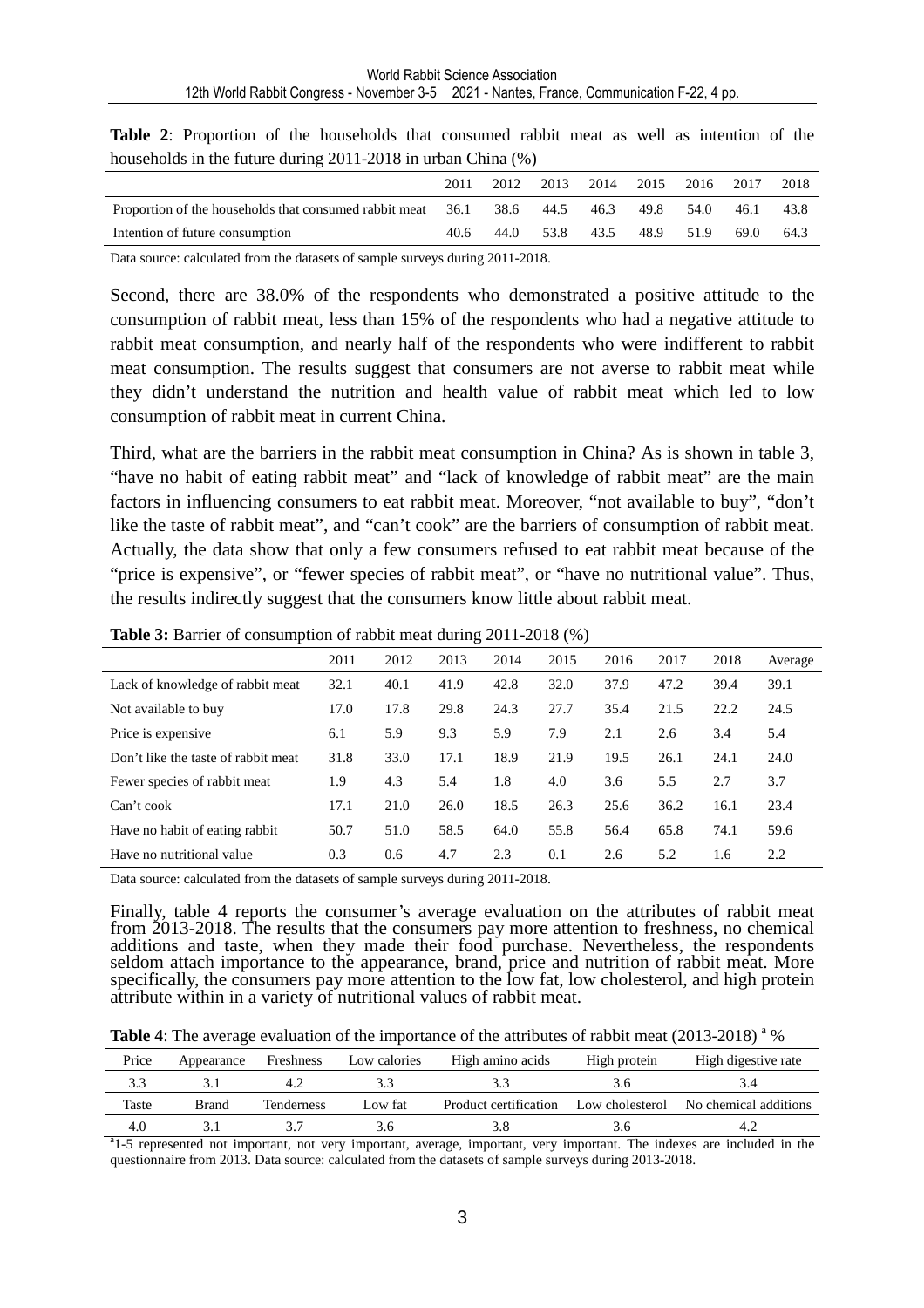#### **CONCLUSIONS**

The main conclusions as follows. First, the rabbit meat consumption in general accounts for a very small portion of total meat consumption, which rabbit meat account for less than 5 percent. Second, rabbit meat consumption in urban households is not common in China. However, the demand for rabbit meat has improved in recent years and is expected to continue to rise. Third, the barriers of rise in the rabbit meat consumption are composed of lacking of knowledge on rabbit meat and having no habit of eating rabbit meat. Finally, consumers attached great importance to freshness, taste, and quality of rabbit meat when they bought rabbit meat.

Based on the above survey results, the following suggestions are proposed. First, rabbit meat as a "functional" food, to provide consumers with a variety of rabbit meat processing products. Rabbit meat has excellent nutritional properties. As a "functional" food, it can greatly increase the added value of rabbit meat. Second, it is necessary to promote consumers' awareness of the nutritional properties of rabbit meat through appropriate publicity. Finally, promoting the cooking skills in the sales process and improving the eating habits of rabbit meat can increase the purchase of rabbit meat.

#### **ACKNOWLEDGEMENTS**

This research is funded by the China Rabbit Research System (CRRS), the authors would like to thank the CRRS for economic research support (CARS-44-D-05).

#### **REFERENCES**

Shi L., Zheng Z., Wu L. 2018. Research on Consumer Demand of Rabbit Products in Urban China. *The 8th (2018) Rabbit Industry Development Conference*,45-51.

Wang W., Wu L. 2013. The characteristics and constraints of rabbit meat consumption in urban China. *Chinese Journal of Rabbit Farming*, 3,18-22.

Wu L., Xie G., Liu Q., Li D. 2019. China Rabbit Industry Development Report since the 13th Five-Year Plan (2016-2018). *Chinese Journal of Rabbit Farming*,1,14-24.